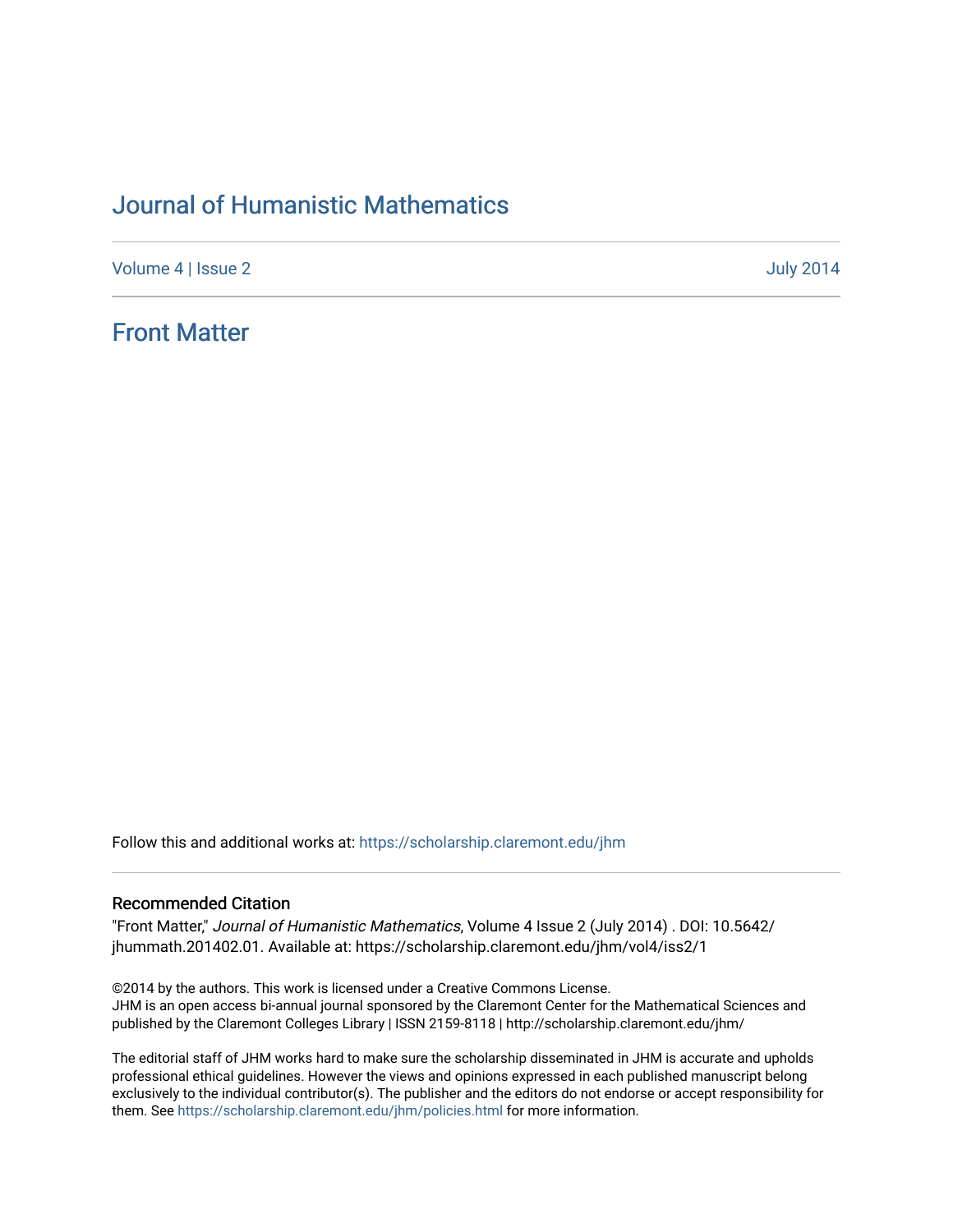# The Journal of Humanistic Mathematics

| Editorial                                                                                                       |                                      |     |
|-----------------------------------------------------------------------------------------------------------------|--------------------------------------|-----|
| Mathematical Perspectives                                                                                       | Mark Huber and Gizem Karaali         | 1   |
| Articles                                                                                                        |                                      |     |
| Some Effects of the Human Genome Project<br>on the Erdős Collaboration Graph                                    | Chris Fields                         | 3   |
| Loxodromic Spirals in M. C. Escher's Sphere Surface                                                             | James Marcotte and Matthew Salomone  | 25  |
| <b>World of Mathematics</b>                                                                                     |                                      |     |
| Religion and Language as Cultural Carriers and Barriers<br>in Mathematics Education-Revisited                   | Murad E. Jurdak                      | 47  |
| A Subjective Comparison Between a Historical and<br>a Contemporary Textbook on Geometry                         | Douglas R. Campbell and Dirk Schlimm | 58  |
| Joining "the mathematician's delirium to the poet's logic":<br>Mathematical Literature and Literary Mathematics | Rita Capezzi and Christine Kinsey    | 67  |
| Being Reasonable: Using Brainteasers to Develop<br>Reasoning Ability in Humanistic Mathematics Courses          | Gary Stogsdill                       | 83  |
| Fields in Math and Farming                                                                                      | Susan D'Agustino                     | 91  |
| How Do I Love Thee? Let Me Count the Ways<br>for Syllabic Variation in Certain Poetic Forms                     | Mike Pinter                          | 94  |
| Nine Mathematical Ways of Watching a Baseball Game                                                              | Ben Orlin                            | 101 |
| Perspectives                                                                                                    |                                      |     |
| A Critique of the Modern Consensus in the<br><b>Historiography of Mathematics</b>                               | Viktor Blåsjö                        | 113 |
| The Discipline of History and the "Modern Consensus"<br>in the Historiography of Mathematics"                   | Michael Fried                        | 124 |
| Poetry                                                                                                          |                                      |     |
| Computational Compulsions                                                                                       | Martin Cohen                         | 137 |
| Jeffery's Equation                                                                                              | Sandra J. Stein                      | 138 |
| The Math of Achilles                                                                                            | Geoffrey A. Landis                   | 139 |
| Fiction                                                                                                         |                                      |     |
| The Physicist's Basement                                                                                        | Nora Culik                           | 140 |
| Recreation                                                                                                      |                                      |     |
| JHM Contents Word Puzzle                                                                                        | Robert Haas                          | 146 |
| Announcement                                                                                                    |                                      |     |
| A Job Ad OR Mathematics in Context at Pitzer College                                                            | Judy Grabiner                        | 148 |